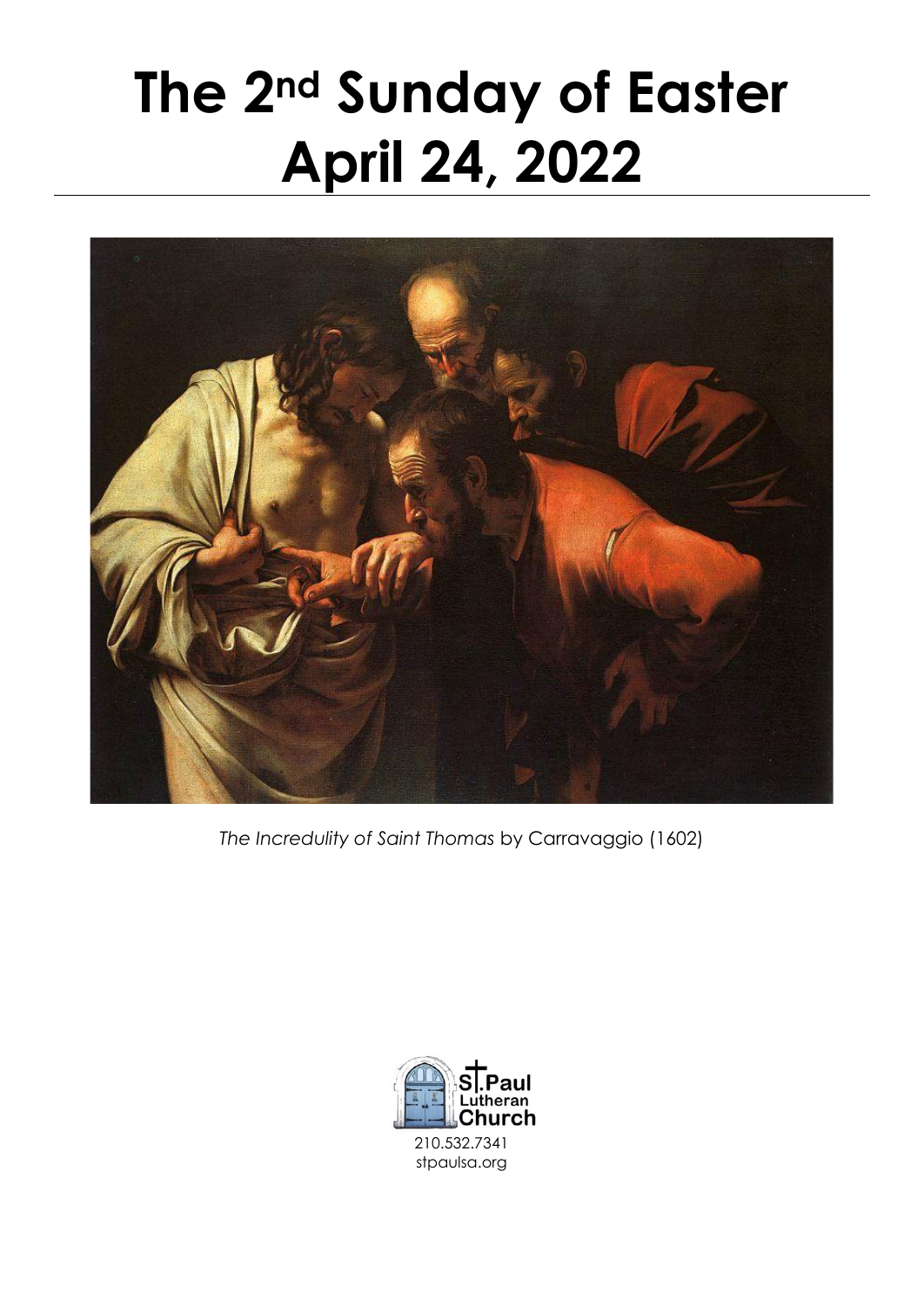Let God's people then recognize that they are a new creation in Christ, and with all vigilance understand by Whom they have been adopted and Whom they have adopted. Let not the things, which have been made new, return to their ancient instability; and let not him who has 'put his hand to the plough' forsake his work, but rather attend to that which he sows than look back to that which he has left behind. Let no one fall back into that from which he has risen, but, even though from bodily weakness he still languishes under certain maladies, let him urgently desire to be healed and raised up. For this is the path of health through imitation of the Resurrection begun in Christ, whereby, notwithstanding the many accidents and falls to which in this slippery life the traveler is liable, his feet may be guided from the quagmire on to solid ground, for, as it is written, 'the steps of a man are directed by the Lord, and He will delight in his way. When the just man falls he shall not be overthrown, because the Lord will stretch out His hand'.

#### – **St. Leo the Great**, *On the Lord's Resurrection*

Trust him. And when you have done that, you are living the life of grace. No matter what happens to you in the course of that trusting – no matter how many waverings you may have, no matter how many suspicions that you bought a poke with no pig in it, no matter how much heaviness and sadness your lapses, vices, indispositions, and bratty whining may cause you – you believe simply that Somebody Else, by his death and resurrection, has made it all right, and you just say thank you and shut up. The whole slop-closet full of mildewed performances (which is all you have to offer) is simply your death; it is Jesus who is your life. If he refused to condemn you because your works were rotten, he certainly isn't going to flunk you because your faith isn't so hot. You can fail utterly, therefore, and still live the life of grace. You can fold up spiritually, morally, or intellectually and still be safe. Because at the very worst, all you can be is dead – and for him who is the Resurrection and the Life, that just makes you his cup of tea.

#### ― **Robert Capon,** *Between Noon & Three*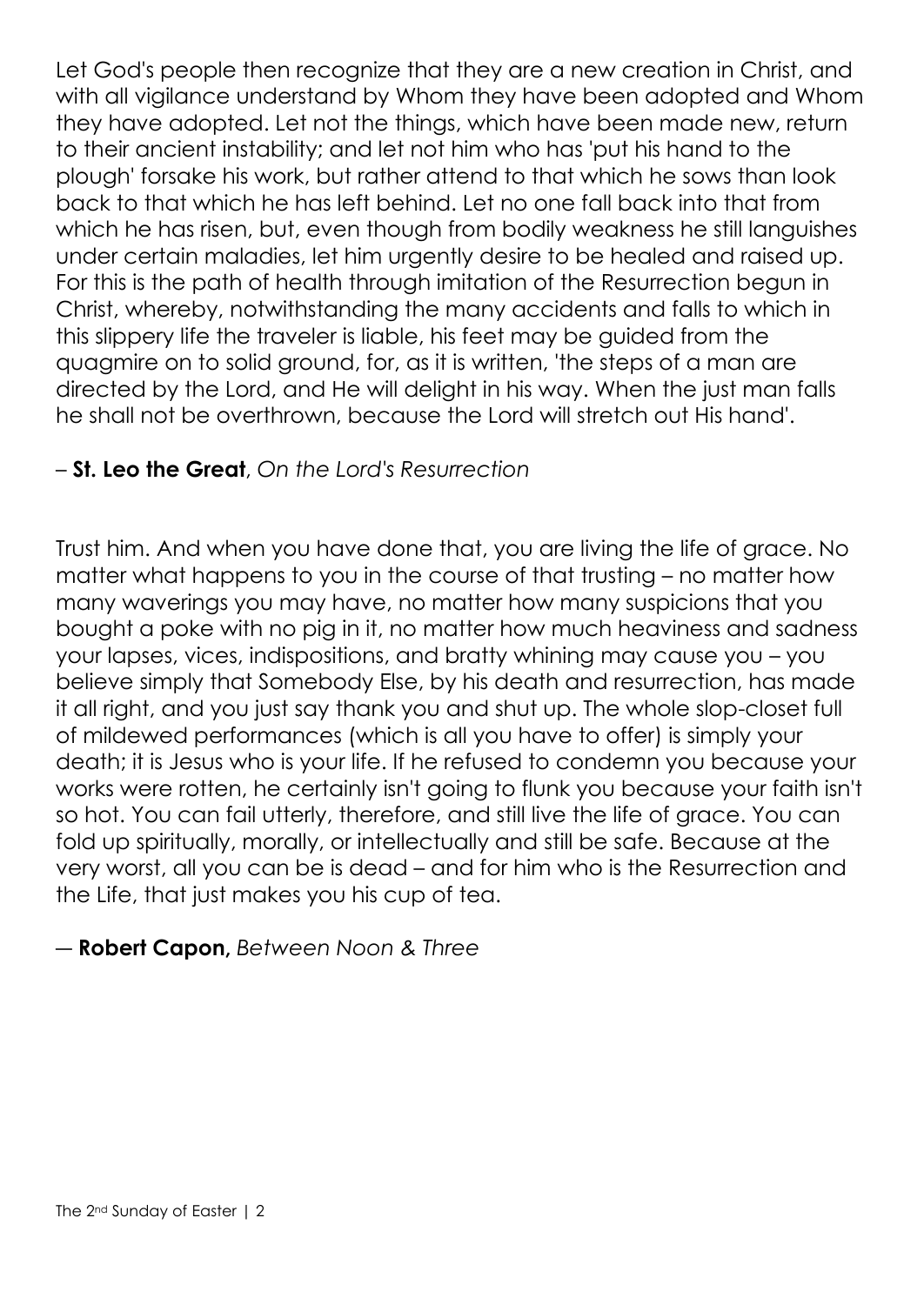# **Welcome to St. Paul!**

We are glad that you are with us today! If you are new to our church, you may not be familiar with the Lutheran liturgy. No worries. This bulletin is designed to help guide you through the worship service. We encourage you to participate in as much or as little of the service as you feel comfortable. Thank you for being a part of our worship. We hope that the Lord blesses you through our time together!

# **Restrooms, Changing Stations, and Nursing Room**

Restrooms are located in the lobby (narthex) of the sanctuary. Both the men's and women's rooms have diaper changing tables for the little ones. We also have a nursing room for mothers and babies that is located across the breezeway, straight out of the doors on the east side of the lobby.

# **Children in the Liturgy**

We pray that all children would know that God made them, He loves them, and He goes with them everywhere. We are glad to have little ones with us in the service. We know that they sometimes can squirm, squawk, and squeal. Please don't feel embarrassed by it! All kids are always welcome here at St. Paul. We encourage you to help them follow along and engage with them in the action of the liturgy – observe the movement of the procession, hear the music, sing the songs, smell the fire of the candles, respond with a loud *Amen*, make the sign of the cross, touch the water in the baptismal font, and wonder at the images and symbols that are all around. What Jesus does here is sure to engage us all.

# **A Note on Holy Communion**

In this service we celebrate a sacred ritual of the Christian Church called the Eucharist, or the Lord's Supper. In this rite we recall the last meal that Jesus had with his disciples. In this blessed meal we have our eyes opened and we recognize Him in the breaking of the bread. Though our faith is grounded in history, this liturgy is not merely a nostalgic looking back at the past – it is a celebration and a deep recognition that in this meal our Lord Jesus Christ is truly and really present with us in the bread and the wine. We cling to the hope of resurrection that will be ours when all things will be fully redeemed and restored in Him. All baptized Christians who have a sincere sorrow for their sin and see in this holy mystery the true body and blood of Christ are invited to receive Holy Communion. Resurrection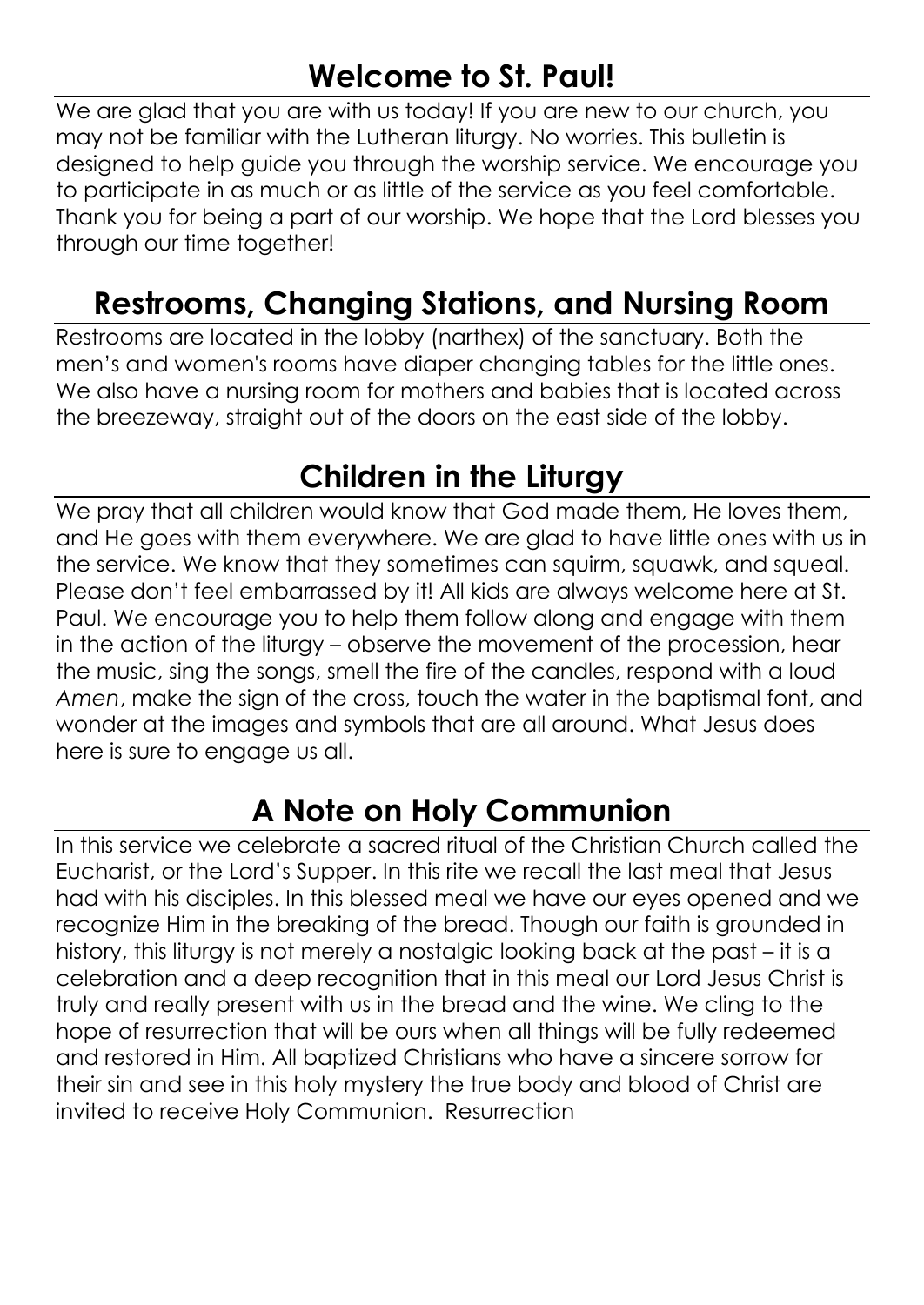# **Service Notes**

The gospel lesson on the second Sunday of Easter every year is the story of 'Doubting Thomas', Jesus' disciple who refused to believe the other disciples' account of Jesus' resurrection without seeing it for himself. The placement of this story of skepticism and doubt immediately following the joy of Easter acknowledges the complexity of faith and belief. The great hope of Easter is that our risen Lord holds us in His love and care, even as we struggle and doubt. In this Easter season, which continues for another several weeks until the feast of Pentecost, there is an overt emphasis on new beginnings and new life. This season serves as a fitting time for baptism – today we rejoice in the gift of Holy Baptism as we welcome Lily Ann into the Church!

# **Mediation for the Second Sunday of Easter**

**Almighty Father, you have given your only Son to die for our sins and to rise again for our justification: grant us so to put away the leaven of malice and wickedness that we may always serve you in pureness of living and truth; through the merits of your Son Jesus Christ our Lord, who is alive and reigns with you, in the unity of the Holy Spirit, one God, now and forever. Amen.**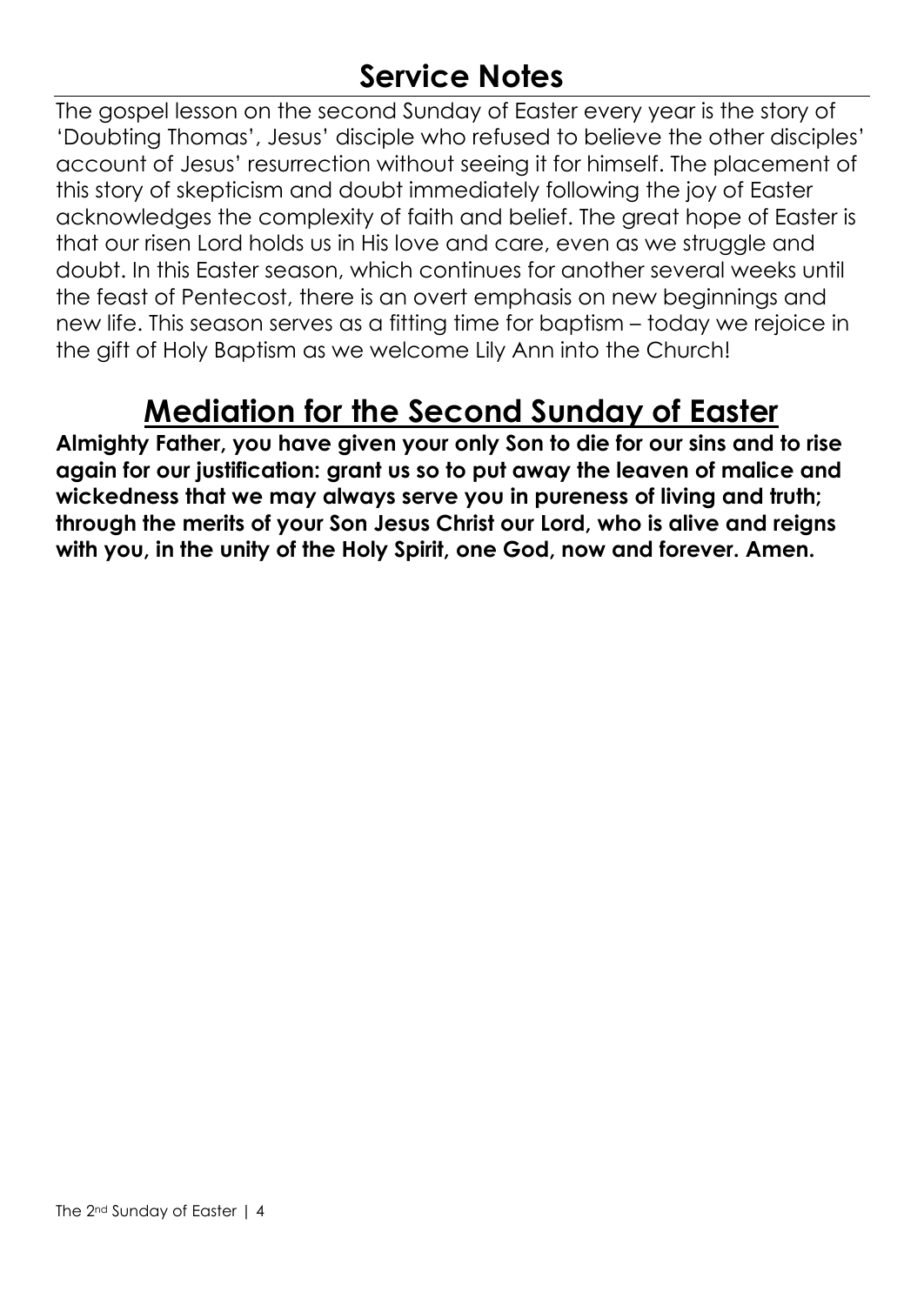## **Greeting and Welcome**

**The congregation stands and faces the back of the sanctuary. We begin with a procession as the cross leads the way, representing our life in Christ – our journey from death to life. Some bow as the cross passes, honoring the mystery of salvation.**

## **Alleluia, Jesus is Risen (474)**

**Alleluia! Jesus is risen! Trumpets resounding in glorious light! Splendor, the Lamb, Heaven forever! Oh, what a miracle God has in sight! Jesus is risen and we shall arise: Give God the glory! Alleluia!**

**Walking the way, Christ in the center Telling the story to open our eyes; Breaking our bread, Giving us glory: Jesus our blessing, our constant surprise. Jesus is risen and we shall arise: Give God the glory! Alleluia!**

**Weeping, be gone; Sorrow, be silent; Death put asunder, and Easter is bright. Cherubim sing: "O grave, be open!" Clothe us in wonder, adorn us in light. Jesus is risen and we shall arise: Give God the glory! Alleluia!**

**City of God, Easter forever, Golden Jerusalem Jesus the Lamb, River of life, Saints and archangels, Sing with creation to God the I AM! Jesus is risen and we shall arise: Give God the glory! Alleluia!**

#### **Invocation**

En el nombre del Padre, y del Hijo, y del Espíritu Santo.

**All Amen.**

## **Confession and Forgiveness**

If we say we have no sin, we deceive ourselves, and the truth is not in us

- **All But if we confess our sins, God, who is faithful and just, will forgive our sins and cleanse us from all unrighteousness.** Señor, ten piedad de nosotros.
- **All Señor, ten piedad de nosotros.** Cristo, ten piedad de nosotros.
- **All Cristo, ten piedad de nosotros.** Señor, ten piedad de nosotros
- **All Señor, ten piedad de nosotros**

*Silence is Kept*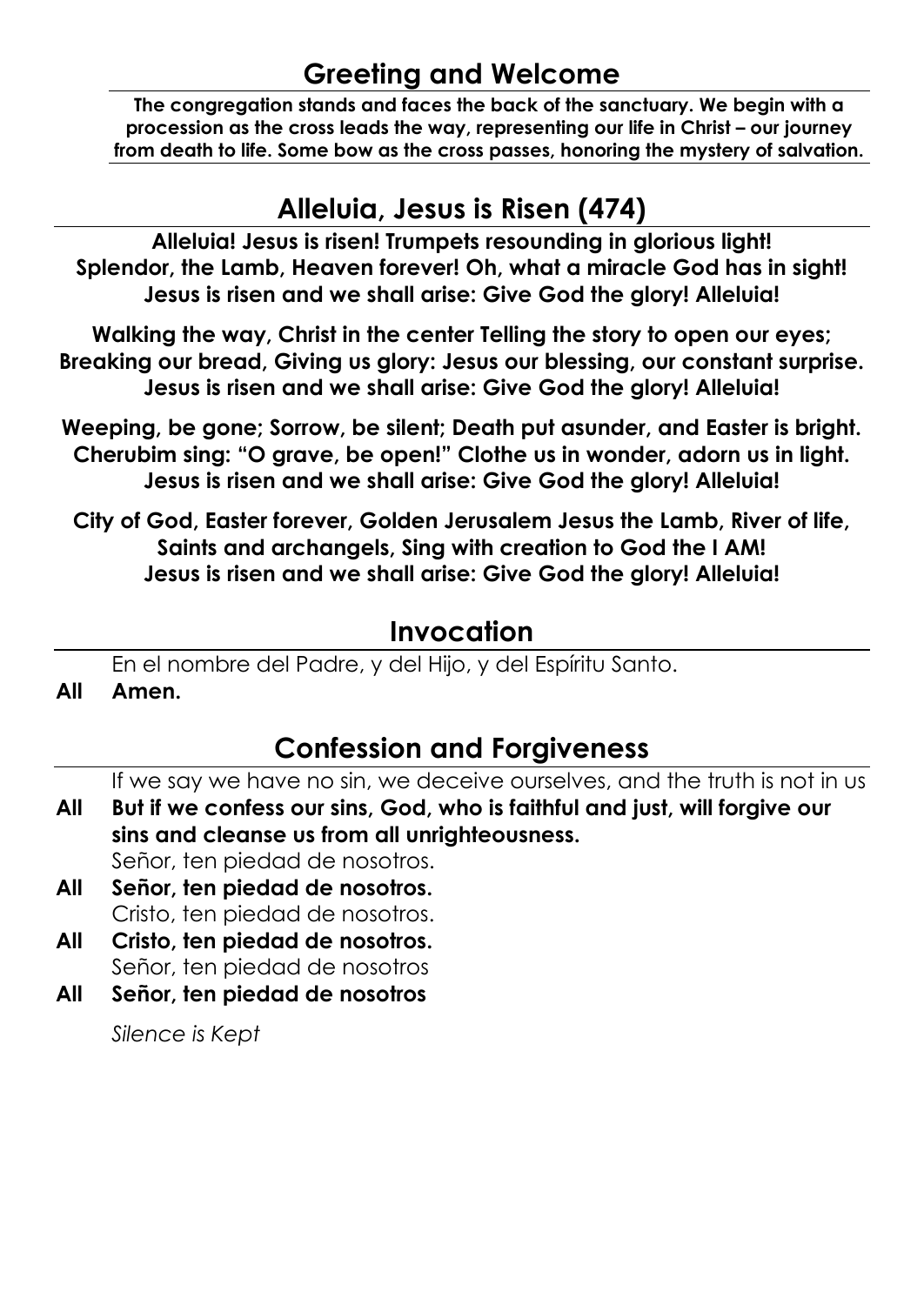Let us then confess our sins to God our Father:

**All Most merciful God, we confess that we are by nature sinful and unclean. We have sinned against You in thought, word, and deed, by what we have done and by what we have left undone. We have not loved You with our whole heart; we have not loved our neighbors as ourselves. For the sake of Your Son, Jesus Christ, have mercy on us. Forgive us, renew us, and lead us, so that we may delight in Your will and walk in Your ways to the glory of Your holy name. Amen.** Almighty God in His mercy has given His Son to die for you and for His sake forgives you all your sins. As a called and ordained servant of Christ, and by His authority, I forgive you all your sins in the name of the Father and of the Son and of the Holy Spirit.

**All Amen.**

## **This is the Feast**

#### **Sung as a solo by the cantor.**

This is the feast of victory for our God. Alleluia. Worthy is Christ, the Lamb who was slain, whose blood set us free to be people of God. Power and riches and wisdom and strength, and honor and blessing and glory are His. This is the feast of victory for our God. Alleluia. Sing with all the people of God and join in the hymn of all creation: Blessing and honor and glory and might be to God and the Lamb forever. Amen. This is the feast of victory for our God, for the Lamb who was slain has begun his reign. Alleluia. Alleluia.

## **The Prayer of the Day**

The Lord be with you

**All And also with you** Let us pray

**All Risen Christ, for whom no door is locked, no entrance barred: open the doors of our hearts, that we may seek the good of others and walk the joyful road of sacrifice and peace, to the praise of God the Father. Amen.**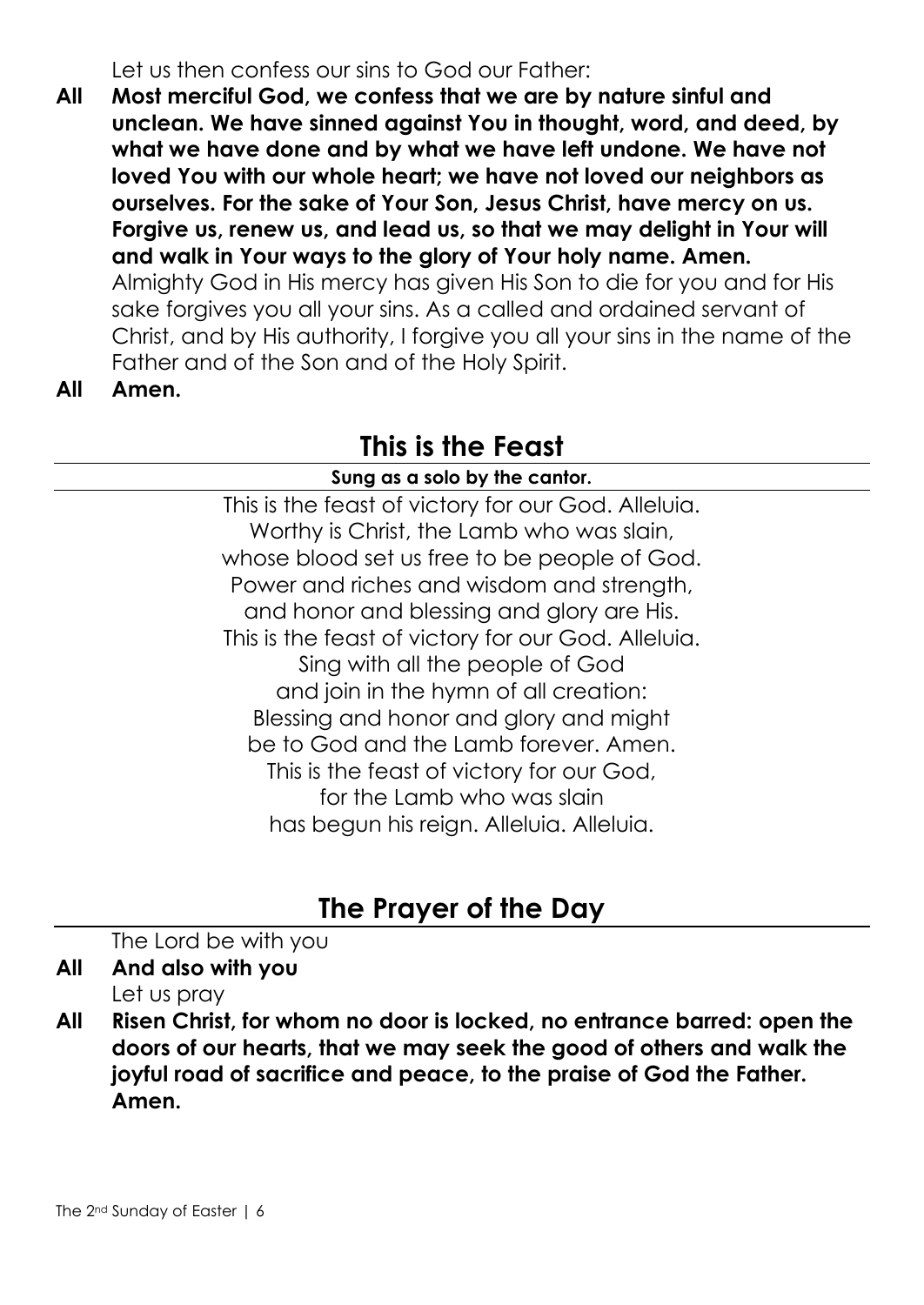#### **Acts 5:12-20**

Now many signs and wonders were done among the people through the apostles. And they were all together in Solomon's Portico. None of the rest dared to join them, but the people held them in high esteem. Yet more than ever believers were added to the Lord, great numbers of both men and women, so that they even carried out the sick into the streets, and laid them on cots and mats, in order that Peter's shadow might fall on some of them as he came by. A great number of people would also gather from the towns around Jerusalem, bringing the sick and those tormented by unclean spirits, and they were all cured. Then the high priest took action; he and all who were with him (that is, the sect of the Sadducees), being filled with jealousy, arrested the apostles and put them in the public prison. But during the night an angel of the Lord opened the prison doors, brought them out, and said, "Go, stand in the temple and tell the people the whole message about this life."

This is the word of the Lord.

#### **All Thanks be to God.**

#### **Revelation 1:4-18**

John to the seven churches that are in Asia: Grace to you and peace from him who is and who was and who is to come, and from the seven spirits who are before his throne, and from Jesus Christ, the faithful witness, the firstborn of the dead, and the ruler of the kings of the earth. To him who loves us and freed us from our sins by his blood, and made us to be a kingdom, priests serving his God and Father, to him be glory and dominion forever and ever. Amen. Look! He is coming with the clouds; every eye will see him, even those who pierced him; and on his account all the tribes of the earth will wail. So it is to be. Amen. "I am the Alpha and the Omega," says the Lord God, who is and who was and who is to come, the Almighty. I, John, your brother who share with you in Jesus the persecution and the kingdom and the patient endurance, was on the island called Patmos because of the word of God and the testimony of Jesus. I was in the spirit on the Lord's day, and I heard behind me a loud voice like a trumpet saying, "Write in a book what you see and send it to the seven churches, to Ephesus, to Smyrna, to Pergamum, to Thyatira, to Sardis, to Philadelphia, and to Laodicea." Then I turned to see whose voice it was that spoke to me, and on turning I saw seven golden lampstands, and in the midst of the lampstands I saw one like the Son of Man, clothed with a long robe and with a golden sash across his chest. His head and his hair were white as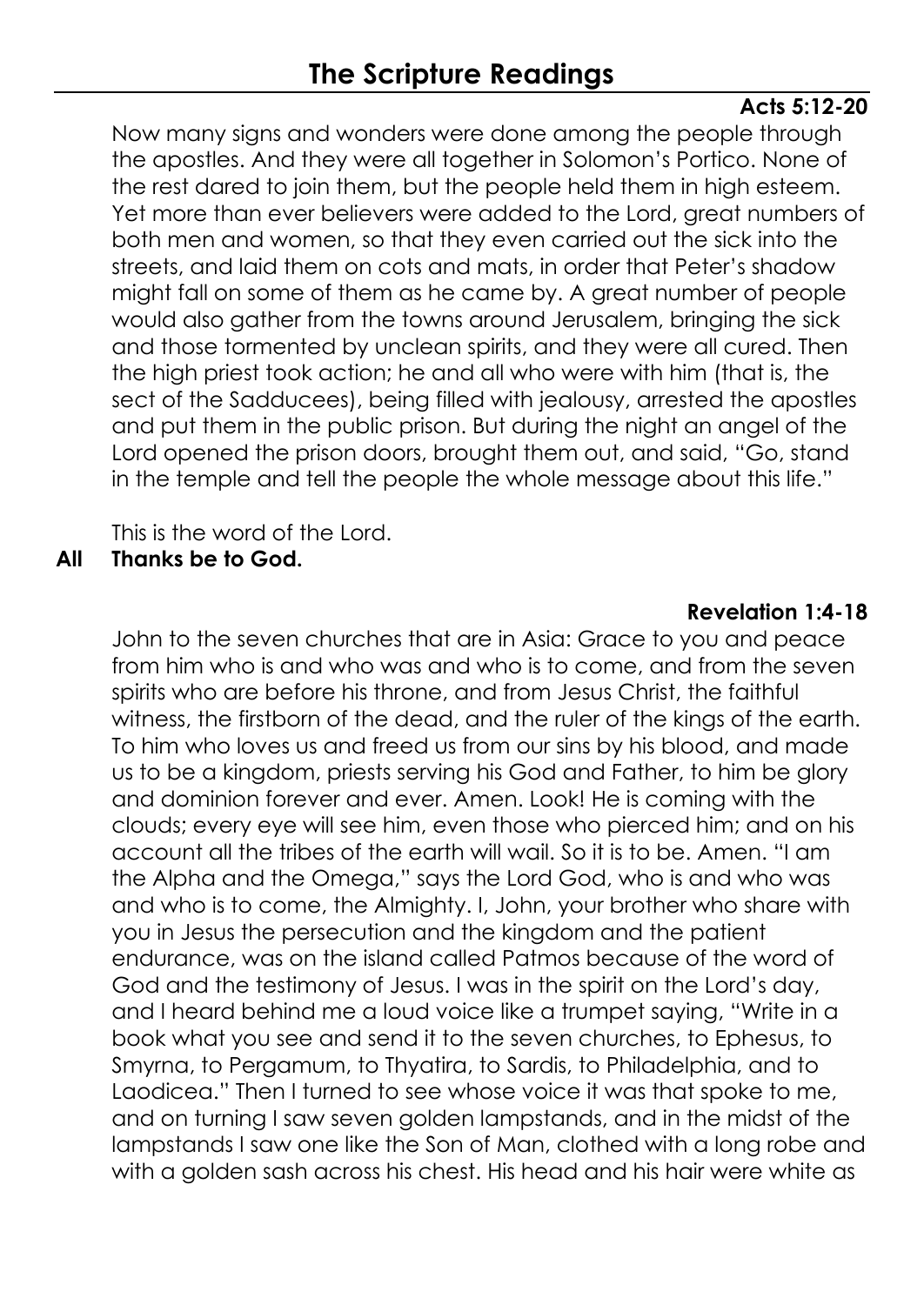white wool, white as snow; his eyes were like a flame of fire, his feet were like burnished bronze, refined as in a furnace, and his voice was like the sound of many waters. In his right hand he held seven stars, and from his mouth came a sharp, two-edged sword, and his face was like the sun shining with full force. When I saw him, I fell at his feet as though dead. But he placed his right hand on me, saying, "Do not be afraid; I am the first and the last, and the living one. I was dead, and see, I am alive forever and ever; and I have the keys of Death and of Hades.

This is the word of the Lord.

#### **All****Thanks be to God**

The Holy Gospel according to St. John, the 20<sup>th</sup> chapter.

#### **All****Glory to You, O Lord.**

#### **John 20:19-31**

When it was evening on that day, the first day of the week, and the doors of the house where the disciples had met were locked for fear of the Jews, Jesus came and stood among them and said, "Peace be with you." After he said this, he showed them his hands and his side. Then the disciples rejoiced when they saw the Lord. Jesus said to them again, "Peace be with you. As the Father has sent me, so I send you." When he had said this, he breathed on them and said to them, 'Receive the Holy Spirit. If you forgive the sins of any, they are forgiven them; if you retain the sins of any, they are retained." But Thomas (who was called the Twin), one of the twelve, was not with them when Jesus came. So, the other disciples told him, "We have seen the Lord." But he said to them, "Unless I see the mark of the nails in his hands, and put my finger in the mark of the nails and my hand in his side, I will not believe." A week later his disciples were again in the house, and Thomas was with them. Although the doors were shut, Jesus came and stood among them and said, "Peace be with you." Then he said to Thomas, "Put your finger here and see my hands. Reach out your hand and put it in my side. Do not doubt but believe." Thomas answered him, "My Lord and my God!" Jesus said to him, "Have you believed because you have seen me? Blessed are those who have not seen and yet have come to believe." Now Jesus did many other signs in the presence of his disciples, which are not written in this book. But these are written so that you may come to believe[b] that Jesus is the Messiah, the Son of God, and that through believing you may have life in his name.

This is the Gospel of the Lord.

## **All****Praise to you, O Christ.**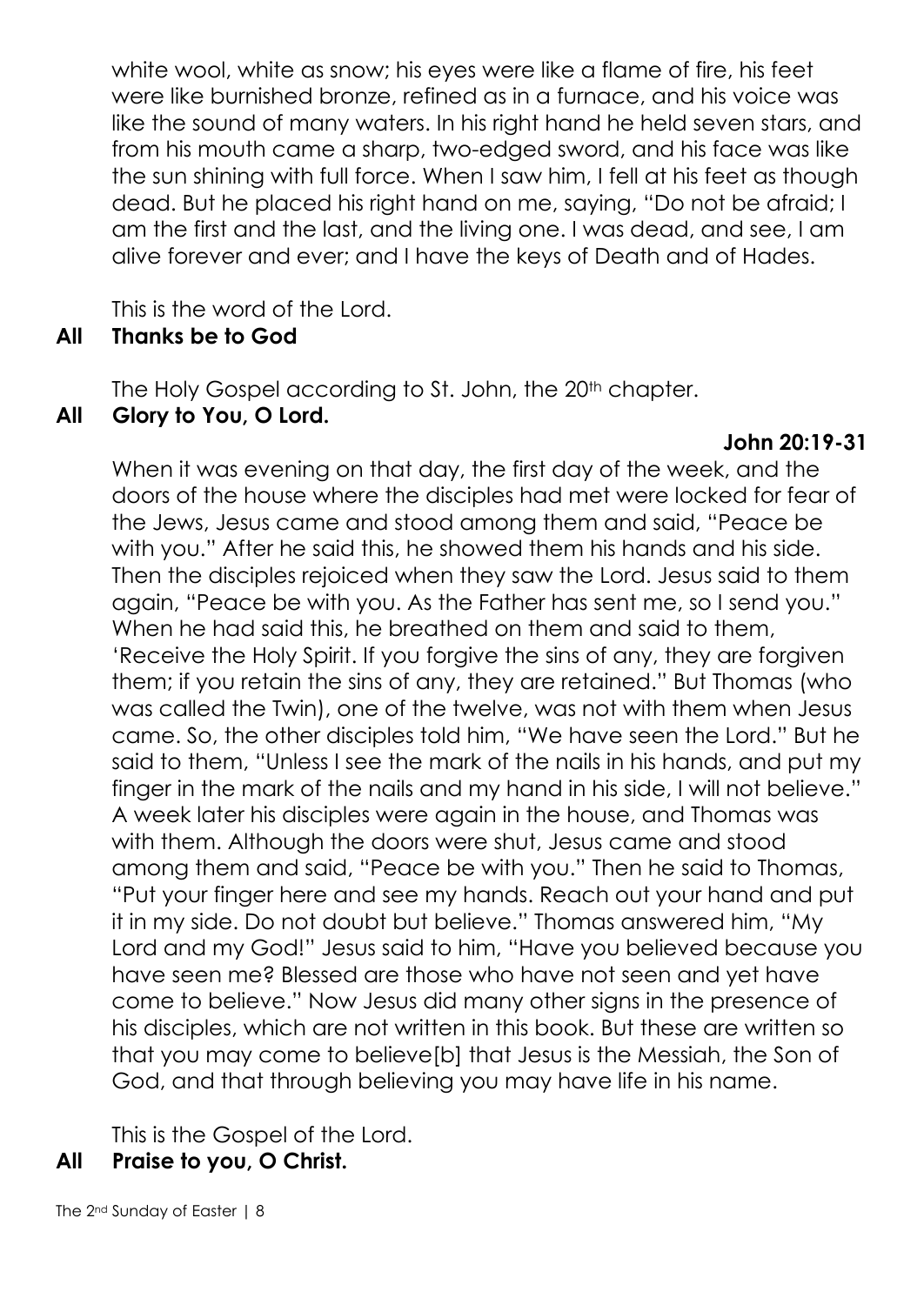**All I believe in God, the Father Almighty, maker of heaven and earth.**

**And in Jesus Christ, His only Son, our Lord, who was conceived by the Holy Spirit, born of the virgin Mary, suffered under Pontius Pilate, was crucified, died and was buried. He descended into hell. The third day He rose again from the dead. He ascended into heaven and sits at the right hand of God the Father Almighty. From thence He will come to judge the living and the dead.** 

**I believe in the Holy Spirit, the holy Christian Church, the communion of saints, the forgiveness of sins, the resurrection of the body, and the life everlasting. Amen**

#### **Kid Sermon**

## **In Christ Alone**

**In Christ alone my hope is found; He is my light, my strength, my song; This Cornerstone, this solid ground, Firm through the fiercest drought and storm. What heights of love, what depths of peace, When fears are stilled, when strivings cease: My Comforter, my All in All, here in the love of Christ I stand.**

**In Christ alone, who took on flesh, fullness of God in helpless babe; This gift of love and righteousness, Scorned by the ones He came to save; 'Till on that cross as Jesus died, the wrath of God was satisfied, For every sin on Him was laid, here in the death of Christ I live.**

**There in the ground His body lay, light of the world by darkness slain; Then bursting forth in glorious day, up from the grave He rose again. And as He stands in victory, sin's curse has lost its grip on me For I am His, and He is mine, bought by the precious blood of Christ.**

**No guilt in life, no fear in death: this is the power of Christ in me; From life's first cry to final breath, Jesus commands my destiny, No power of hell, no scheme of man can ever pluck me from His hand 'Till He returns, or calls me home, here in the power of Christ I'll stand.**

## **Sermon**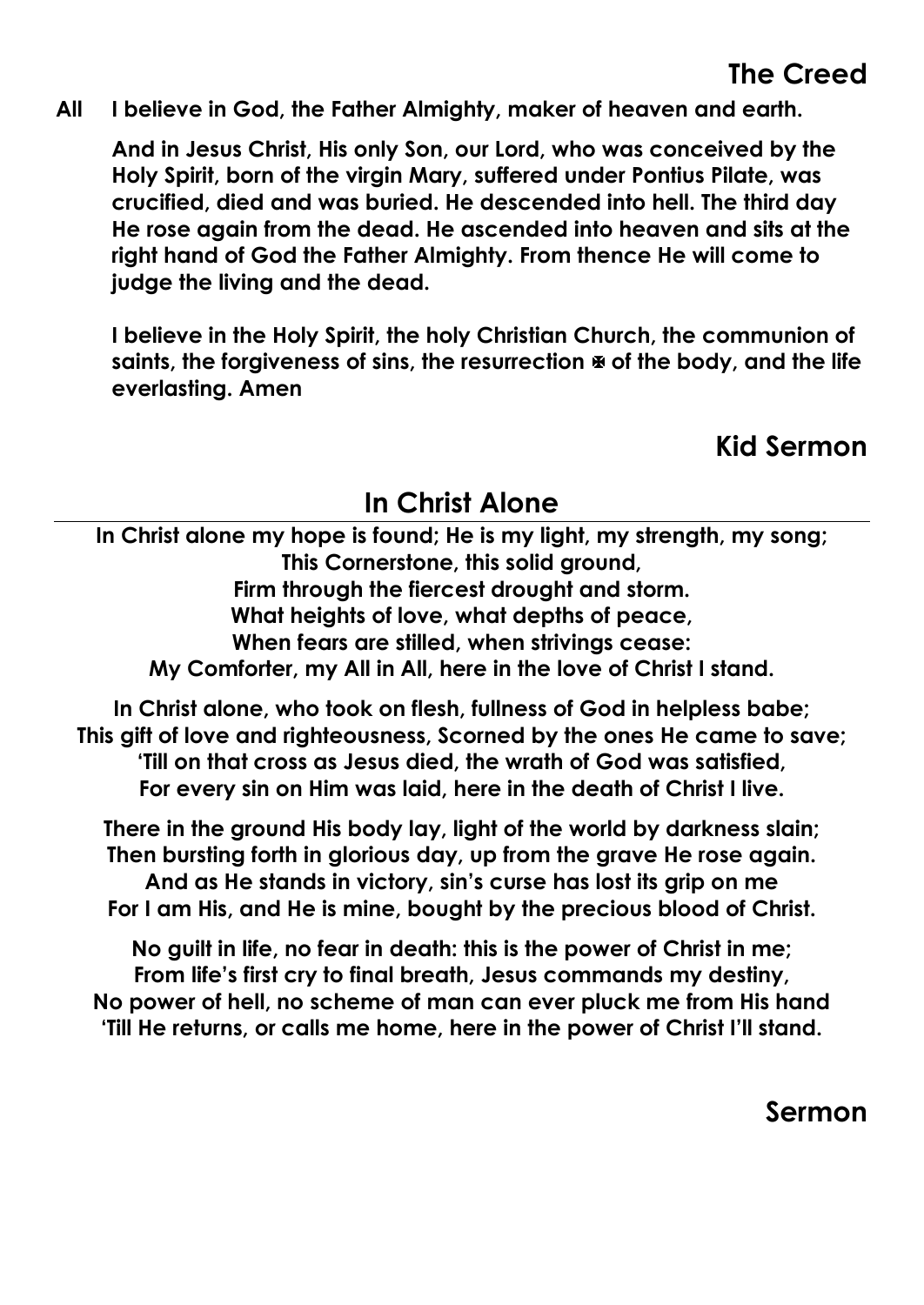#### After the pastor says Lord in Your Mercy, all respond with **Hear our Prayer**.

**For a Blessed Easter Season as we rejoice in the resurrection of Jesus For blessing in our outreach; CDC; LINC, Presa Community Center. Pastors Philip, Roy, Naresh, Matt and all church planters. For peace, for the well-being of the Church, and for the unity of all. For U.S. Leaders: President Joe, Governor Greg, Mayor Ron. Church Leaders; LCMS President Matt, District President Mike. For those in Military: Jarred, Alissa, Mark, Tom, Thomas, Ricky, Julian For the strength and divine energy to turn toward our enemies in love.** 

*For Comfort, Health, and Recovery:*

**The people of Ukraine Family of Henrietta Fernandez Tillie Cropper Sue Burgdorfer Diane Beasley Teresa Medellin** (neighbor of Alicia Guerrero) **Rosa Figueroa** (friend of Alva-Alicia) **Reina Cox Jo Ann Mallow Mildred Westphal Joyce Bauer Daniel Stubbs Robert Farris** (brother-in-law of Susan Pennington) **Jenna, Sarah, Samuel** (friends of Michael Cruz) **Earline Willeford Albert Pedroza** (neighbor of Thomas Robledo) **Norma Ann** (sister of Patricia Perez) **Jo Ann Mallow Rev. Bill Johnson Eddie and Henrietta Fernandez Beatrice** (sister of America Alderete) **Michael Dean** (nephew of Melissa and Jim Hild) **Cayley** (granddaughter of Robert and Linda Chetwood) **Delia Flores Everett and Keith Mason Yesenia** (daughter of Anna Marquez) **Vicky Dean** (sister of Melissa Hild) **Austin Hernden Robin Beasley Jr**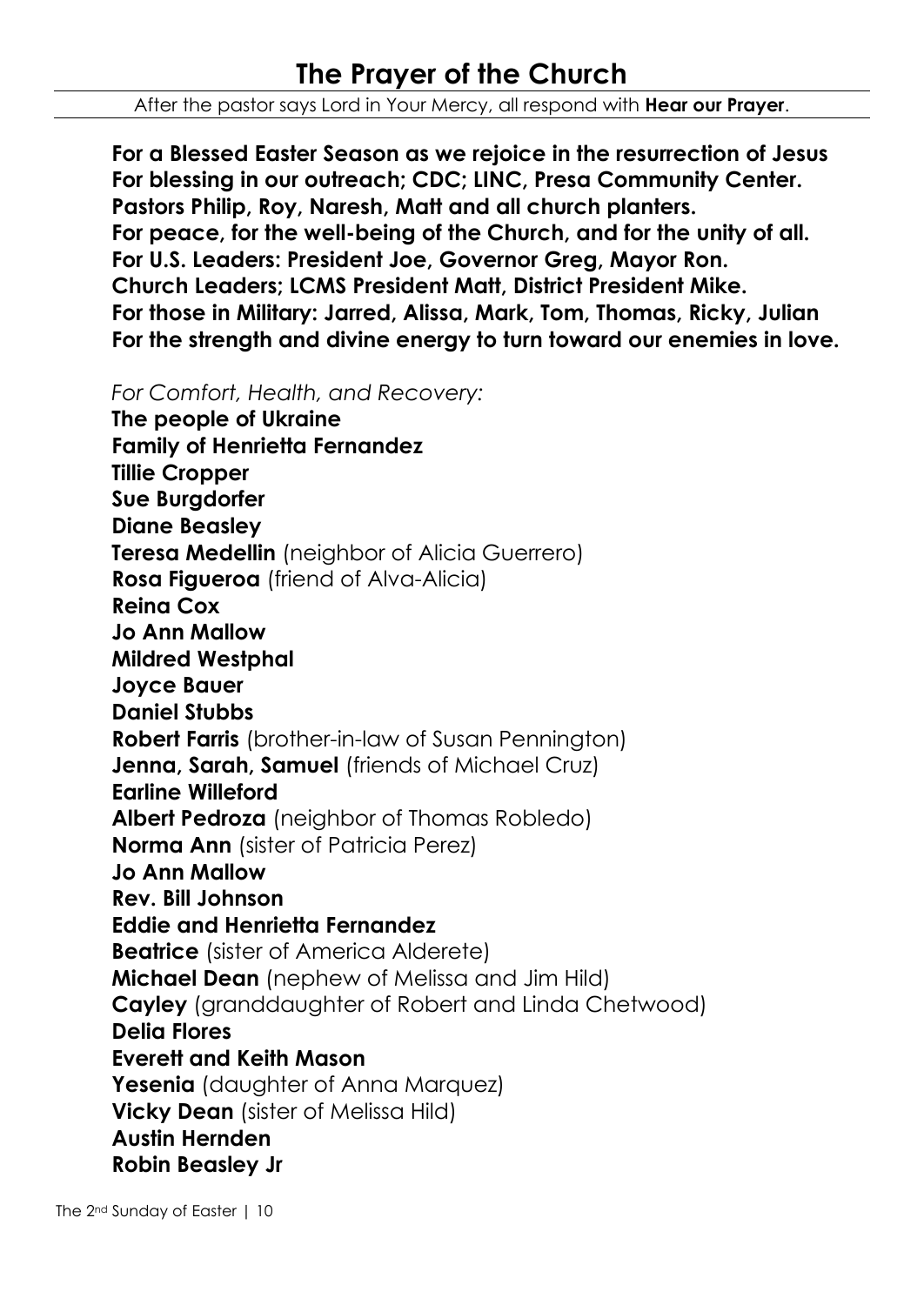#### **The Lord's Prayer**

**All Our Father, who art in heaven, hallowed be Thy name, Thy kingdom come, Thy will be done on earth as it is in heaven. Give us this day our daily bread; and forgive us our trespasses as we forgive those who trespass against us; and lead us not into temptation, but deliver us from evil. For thine is the kingdom and the power and the glory forever and ever. Amen.**

#### **Resucitó**

**La muerte...¿Dónde esta la muerte?¿ Dónde está mi muerte? ¿Dónde su victoria? Resucitó, resucitó, resucitó. ¡Aleluya, aleluya! ¡Aleluya, aleluya, aleluya,aleluya, aleluya! Gracias sean dadas al Padre, Que nos paso a su reino, Donde se vive de amor. Resucitó, resucitó, resucitó. ¡Aleluya, aleluya! ¡Aleluya, aleluya, aleluya,aleluya, aleluya! Alegría, alegría hermanos: Que si hoy nos queremos, es que resucitó.**

**Resucitó, resucitó, resucitó. ¡Aleluya, aleluya! ¡Aleluya, aleluya, aleluya,aleluya, aleluya!**

## **The Offering**

## **Praise God from Whom All Blessings Flow (805)**

 **Praise God, from whom all blessing flow; Praise Him, all creatures here below; Praise Him above, ye heav'nly host: Praise Father, Son, and Holy Ghost. Amen.**

#### **The Service of the Sacrament**

**For those who wish to receive from the common cup (the chalice) please receive the Holy Supper from the lectern side – the distribution line on the left.**

The Lord be with you.

- **All And also with you**. Lift up your hearts.
- **All We lift them to the Lord.**  Let us give thanks to the Lord our God.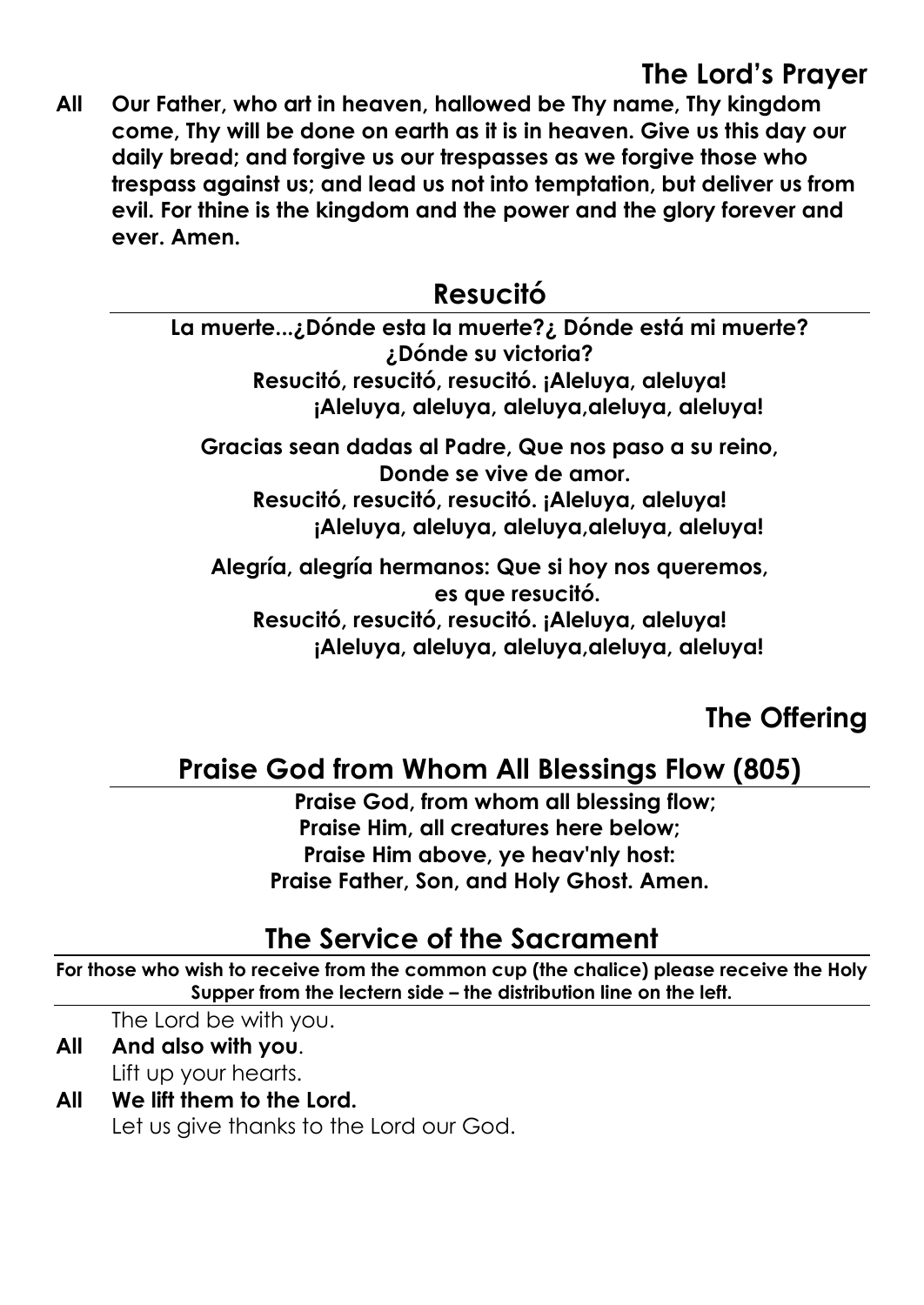- **All** It is indeed right, our duty and our joy, always and everywhere to give you thanks, almighty and eternal Father, and on this day of our redemption to celebrate with joyful hearts the memory of your wonderful works. For by the mystery of his passion Jesus Christ, your risen Son, has conquered the powers of death and hell and restored in all people the image of your glory. He has placed them once more in paradise and opened to them the gate of life eternal. And so, in the joy of this Passover, earth and heaven resound with gladness, while angels and archangels and the powers of all creation tell forever of your glory:
- **All Holy, holy, holy Lord, God of power and might, heaven and earth are full of your glory. Hosanna in the highest. Blessed is he who comes in the name of the Lord. Amen!**

## **The Prayer of Thanksgiving**

Blessed are You, Lord of heaven and earth, for You have had mercy on those whom You created and sent Your only-begotten Son into our flesh to bear our sin and be our Savior. With repentant joy, we receive the salvation accomplished for us by the all-availing sacrifice of His body and His blood on the cross. Gathered in the name and the remembrance of Jesus, we beg You, O Lord, to forgive, renew, and strengthen us with Your Word and Spirit. Grant us to faithfully eat His body and drink His blood as He bids us to in His own testament. Gather us together from the ends of the earth to celebrate, with all the faithful, the marriage feast of the Lamb in His kingdom, which has no end. Receive our prayers; deliver and preserve us. To You alone be all glory, honor, and worship, now and forever.

**All Amen!**

## **The Consecration**

## **The Acclamation and The Invitation**

As often as we eat of this bread and drink from this cup, we proclaim your Death, O Lord, and profess your Resurrection until you come again.

**All Christ has died. Christ is risen. Christ will come again.**  Behold the Lamb of God, behold Jesus, who takes away the sins of the world. Blessed are those called to the supper of the Lamb.

**All Lord, I am not worthy to receive you, but only say the word and I shall be healed.**

La paz del Señor sea con ustedes.

**All Y también contigo**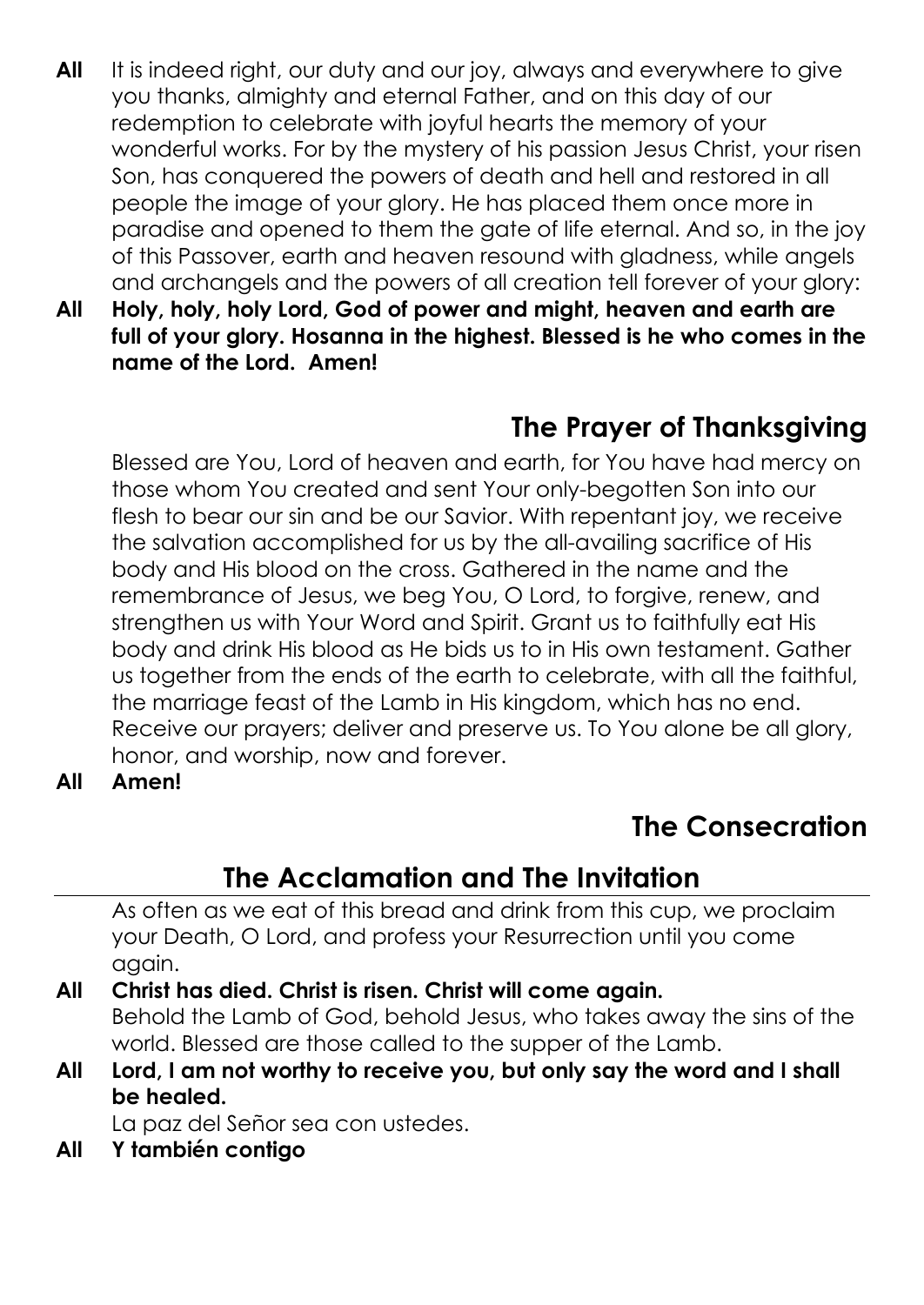#### **Sharing of the Peace**

**Please greet one another in the name of the Lord by saying 'Peace be with you' as a sign of forgiveness and reconciliation in preparation for reception of the Holy Supper.** 

## **The Lamb of God**

**Lamb of God, You take away the sin of the world; have mercy on us. Lamb of God, You take away the sin of the world; have mercy on us. Lamb of God, You take away the sin of the world; grant us peace**.

**Distribution** 

## **Eucharistic Dismissal**

#### **Thank The Lord**

**Thank the Lord and sing His praise; Tell everyone what He has done. Let everyone who seeks the Lord, Rejoice, and proudly bear His name. He recalls His promises, and leads His people forth in joy With shouts of thanksgiving. Alleluia, alleluia.**

#### **Post-Communion Prayer**

**We give thanks to You, almighty God, that You have refreshed us through this salutary gift, and we implore You, that of Your mercy, You would strengthen us in faith toward You and in fervent love toward one another; through Jesus Christ, Your Son, our Lord, who lives and reigns with You and the Holy Spirit, one God, now and forever. Amen**.

#### **Announcements**

#### **Blessing**

## **I Know that My Redeemer Lives (461)**

**I know that my Redeemer lives; What comfort this sweet sentence gives! He lives, He lives, who once was dead; He lives, my ever-living head.**

**He lives triumphant from the grave; He lives eternally to save; He lives all-glorious in the sky; He lives exalted there on high.**

**He lives to bless me with His love; He lives to plead for me above; He lives my hungry soul to feed; He lives to help in time of need.**